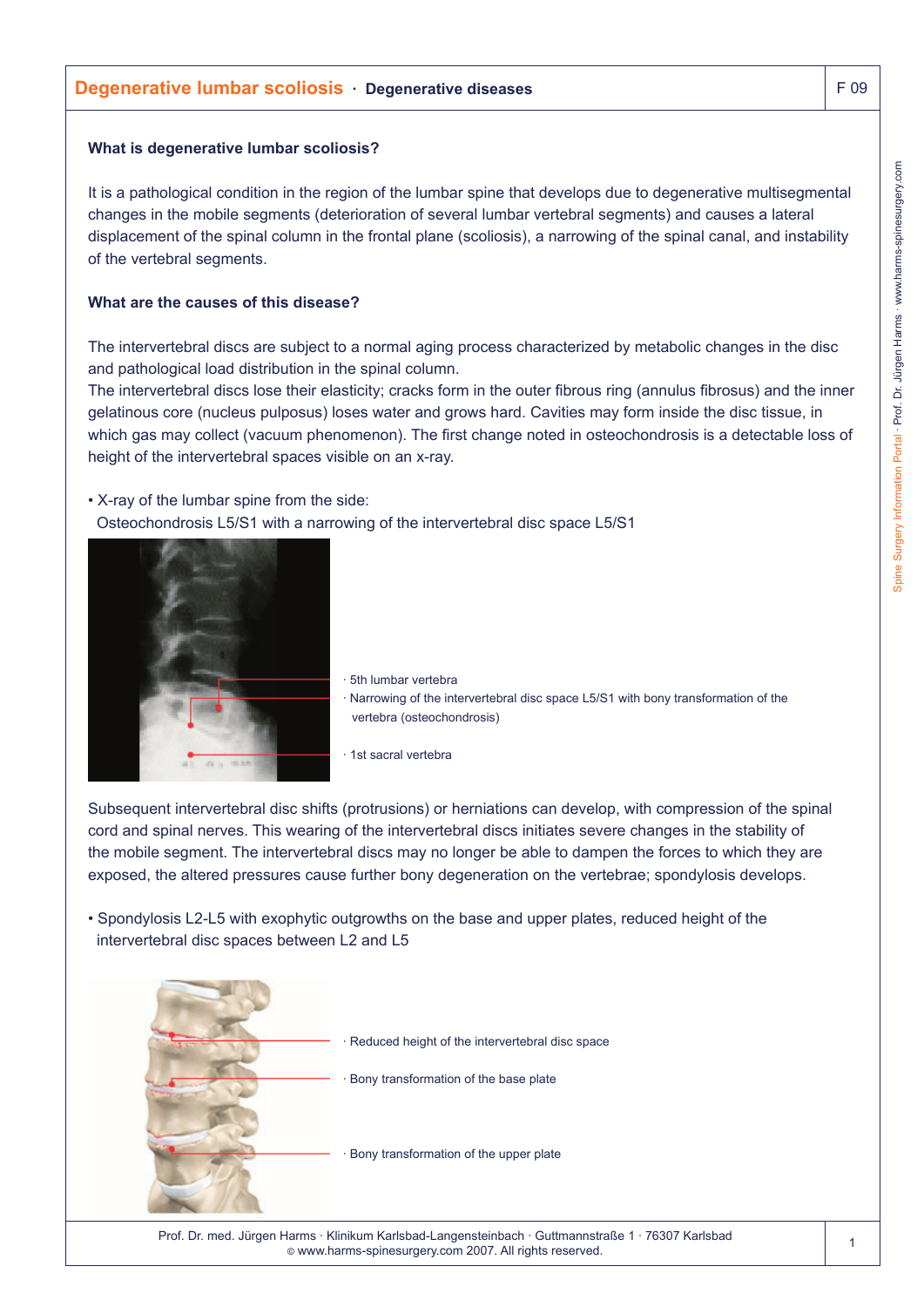# **Degenerative lumbar scoliosis · Degenerative diseases** F 09

The vertebral segment becomes unstable, and the altered shearing forces result in structural changes in the small vertebral joints with asymmetrical arthrosis of the articular surfaces (spondylarthrosis).

• Arthrosis of the small vertebral joints (spondylarthrosis)



Arthrosis of the vertebral joints (spondylarthrosis)

The complex ligamentous apparatus that stabilizes the vertebrae in relation to each other is overstretched and thickens (hypertrophy), adding a further destabilizing element.

Taken collectively, the developments described above result in a dysbalance of the mobile segment, normally in a state of balance between intact intervertebral disc and stabilizing ligamentous apparatus where the vertebral joints act as centers of rotation. The instability and structural loosening subsequently alter the physiological angular interrelationships among the individual segment structures. The increasing widening of the vertebral arch angle (between the axis of the inferior vertebral joints and the root of the vertebral arch) may cause a vertebra to slip forward (pseudo-spondylolisthesis). This degenerative slippage of a vertebra is observed almost exclusively with the 4th lumbar vertebra, more rarely in L3/L4 or L5/S1.

• Vertebra slippage towards the front (pseudolisthesis L4)



4th lumbar vertebra

· L4 has slipped in front of L5 · 5th lumbar vertebra

Due to the changes in the vertebral segment described above, instability caused by spondylosis, spondylarthrosis, intervertebral disc degeneration with herniation or protrusion, and degenerative spondylolisthesis, a narrowing of the spinal canal may also develop.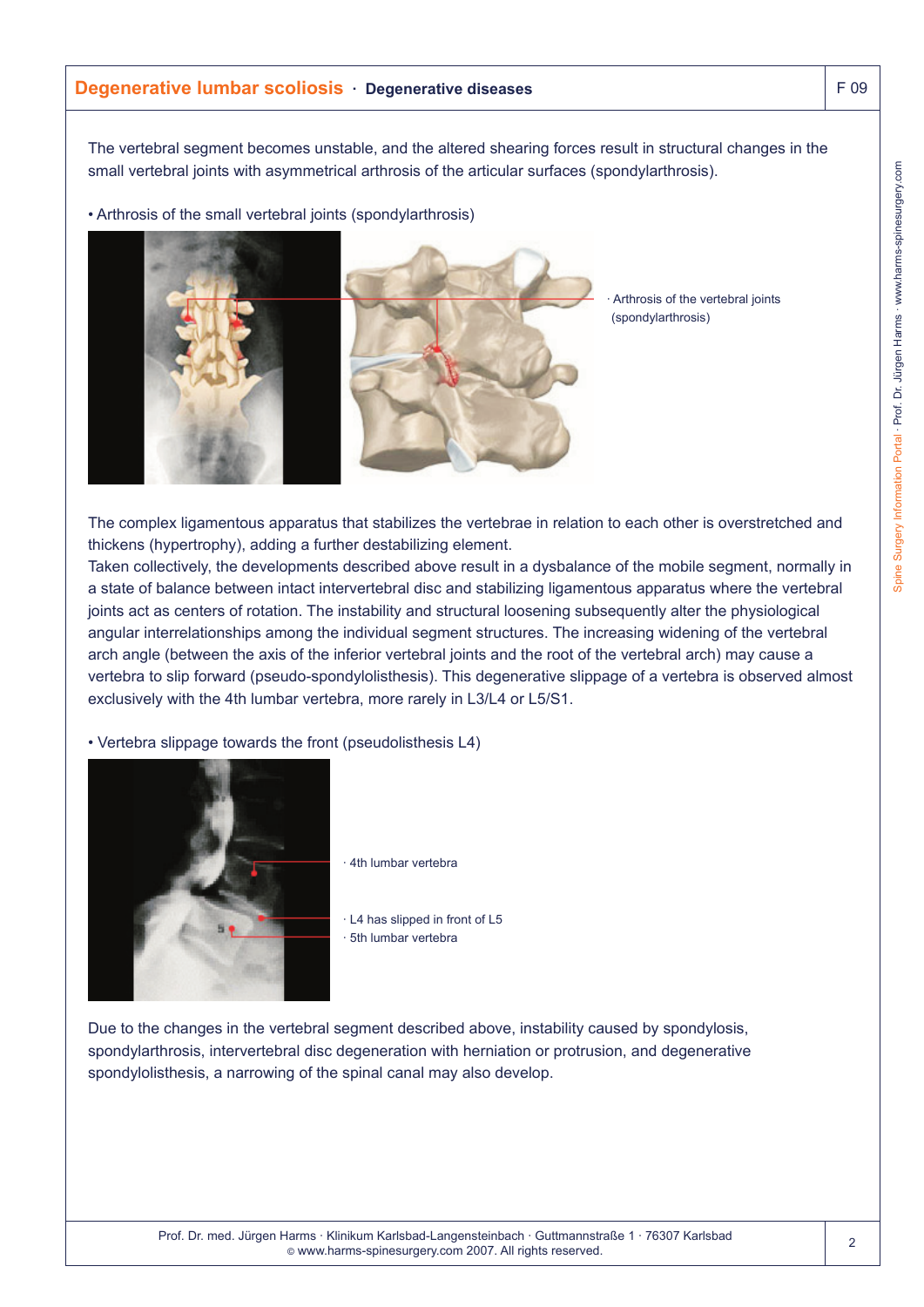# **Degenerative lumbar scoliosis · Degenerative diseases** F 09

#### • Lumbar spinal canal stenosis L3-L5



Herniated intervertebral disc Spinal canal stenosis Retrospondylosis

Degenerative lumbar scoliosis results from the occurrence of the mechanisms described above as affecting individual mobile segments in multiple segments. Asymmetric (uneven) wearing of the intervertebral discs appears to play a significant role as well. When these changes occur in several adjacent lumbar spine segments, the resulting pronounced instability leads to a lateral deviation of the lumbar spine and to the development of a scoliotic deformity. The existing instability results in a loss of rotational control of the lumbar spine, so that the physiological curvature of the lumbar spine (lordosis) and the normal sagittal spinal profile are both lost.

• Degenerative lumbar scoliosis with pronounced changes in the vertebral bodies, lateral deviation and loss of lumbar lordosis



### **How is it diagnosed?**

A patient's medical history is reviewed, followed by physical and neurological examinations. The extent of bony transformations, any lateral deviation of the spinal column, herniated intervertebral disc, or spinal canal narrowing can be detected in x-rays of the lumbar spine, or computer or nuclear magnetic resonance tomography. Electrophysiological tests can confirm any damage to the spinal cord or spinal nerves.

### **What are the symptoms?**

The lumbar spine hurts. If scoliosis is present, the lateral deviation from the body's midline is evident. The lumbar muscles are tense.

Lumbar scoliosis can be the cause of all the symptoms also seen with lumbar diseases of the intervertebral

3